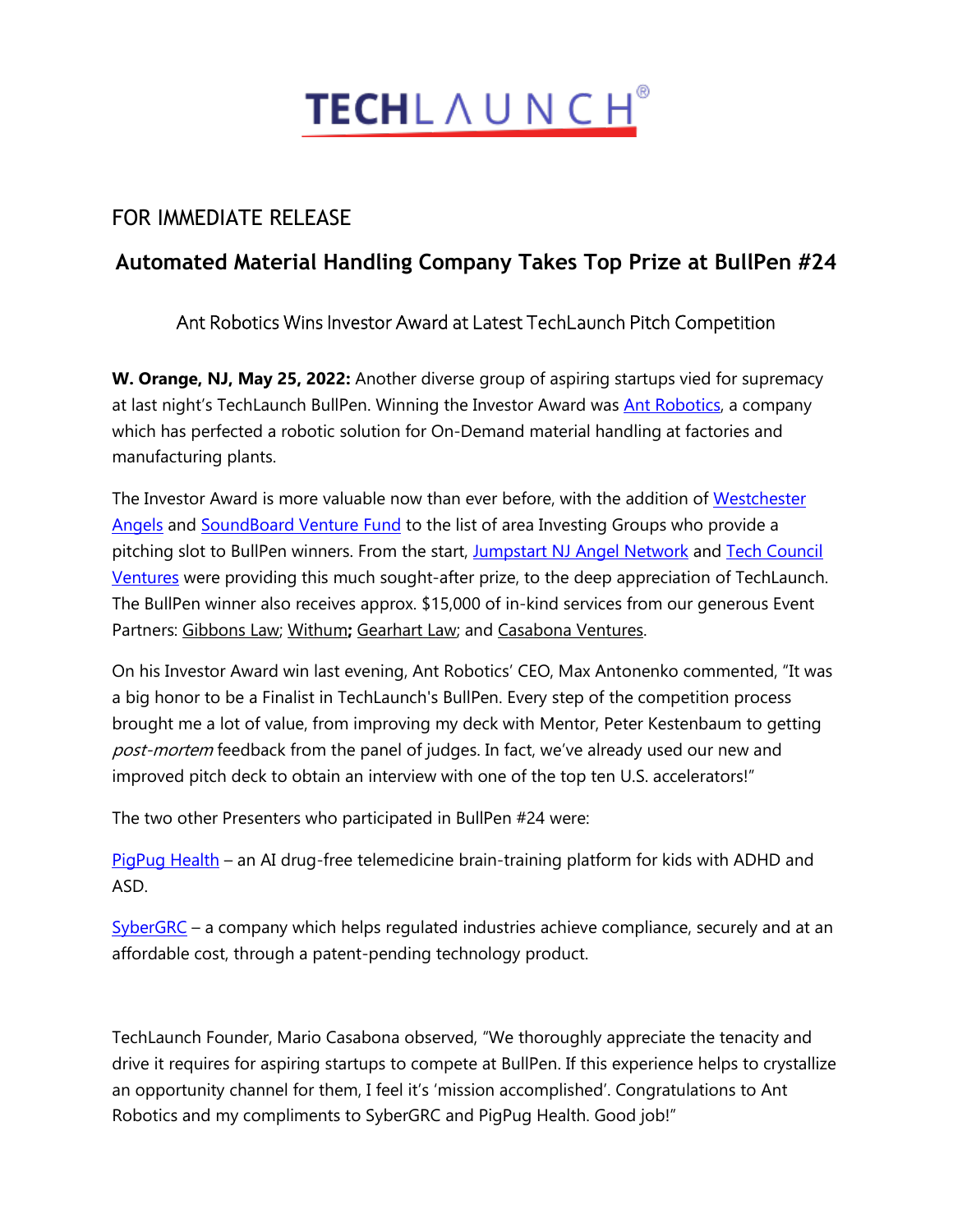

**From Left to Right: TechLaunch Sr. Mentor & BullPen Producer Eric Korb; TL Founder/Managing Director Mario Casabona; Panelist & TL Sr. Mentor Jeff Weinstein; Panelist & TL Mentor Jonathan Hakakian; TL Sr. Mentor & BullPen Host Robin Bear; PigPug Health CEO & Founder Vitali Karpeichyk; PigPug Health Co-Founder Andrei Pliachko; SyberGRC CEO C. Shailesh; Panelist Jill Johnson; Panelist Stephanie Fowler; Ant Robotics CEO Max Antonenko**

# Our BullPen #24 Panel of Judges



**Jill Johnson** 



#### Jonathan Hakakian





#### Jeff Weinstein

[Jill Johnson](https://www.linkedin.com/in/smallbizexpert/)**:** co-founder and CEO of the Institute for Entrepreneurial Leadership (IFEL), based in Newark, NJ. Founded in 2002, IFEL is an independent, nonprofit organization which supports economic development through entrepreneurship.

[Jonathan Hakakian](https://www.linkedin.com/in/jhakakian/)**:** co-founded SoundBoard Venture Fund in 2012 with Richard Magid to build a community of experienced entrepreneurs who formally invest in early-stage companies outside the major city centers.